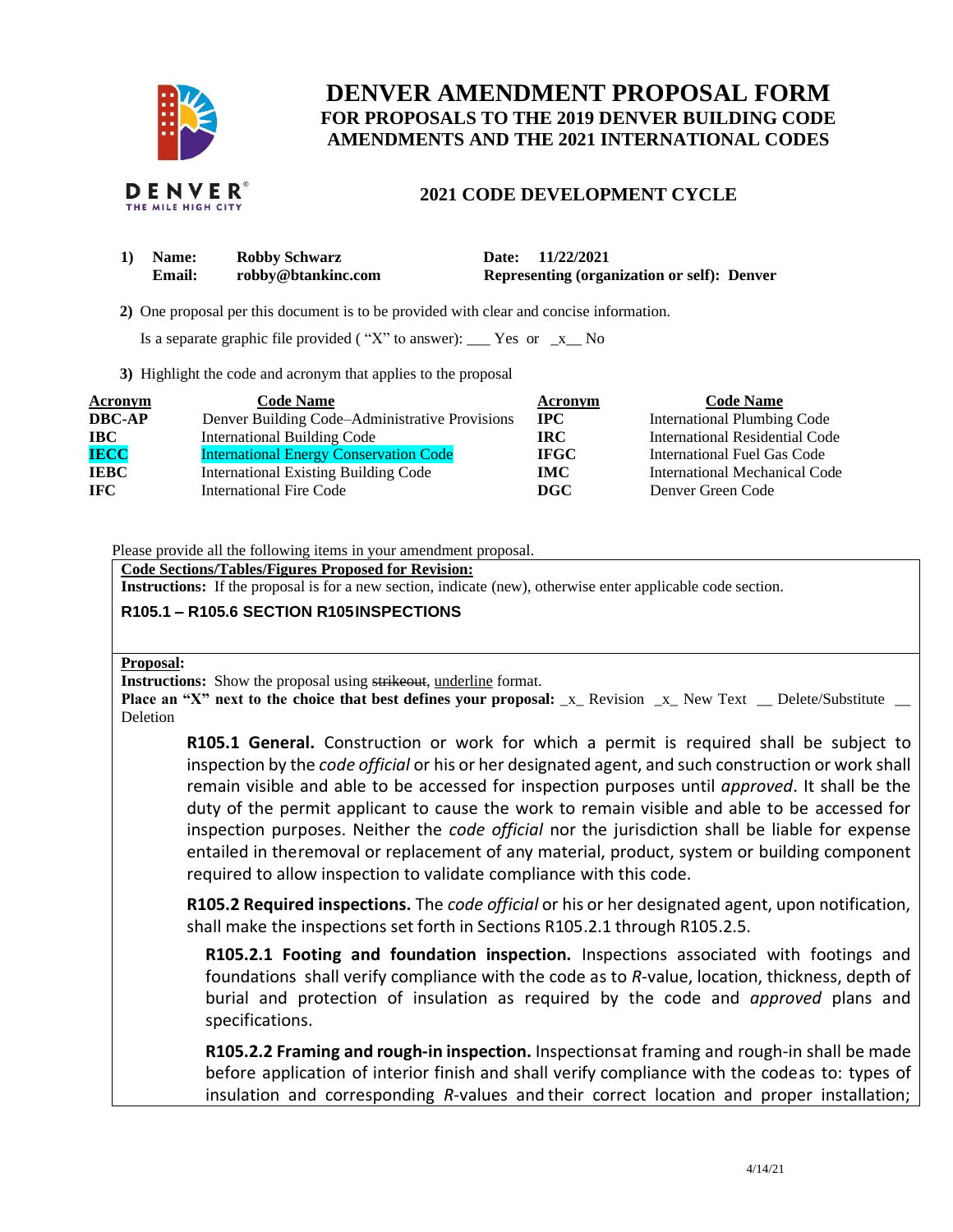fenestration propertiessuch as *U-*factor and SHGC and proper installation; air leakage controls as required by the code; and *approved* plans and specifications.

**R105.2.3 Plumbing rough-in inspection.** Inspections at plumbing rough-in shall verify compliance as required by the code and *approved* plans and specifications as totypes of insulation and corresponding *R*-values and protection, and required controls.

**R105.2.4 Mechanical rough-in inspection.** Inspections at mechanical rough-in shall verify compliance asrequired by the code and *approved* plans and specifications asto installed HVAC equipment type and size,required controls, system insulation and corresponding *R*-value, system air leakage control, programmable thermo-stats, dampers, whole-house ventilation, and minimum fan efficiency.

**Exception:** Systems serving multiple dwelling units shall be inspected in accordance with Section C105.2.4.

**R105.2.5 Final inspection.** The *building* shall have a final inspection and shall not be occupied until *approved*.The final inspection shall include verification of the installation of all required *building* systems, equipment and controls and their proper operation and the required number of high-efficacy lamps and fixtures.

**R105.2.5.1 Final inspection reporting.** Reporting needed for certificate of occupancy in addition to what may be called for within a specific compliance path. Blower door and duct leakage testing results, Section R401.3 certificate, approved third party reports as required.

**R105.3 Reinspection.** A *building* shall be reinspected wheredetermined necessary by the *code official*.

**R105.4 Approved third-party inspection agencies.** The *code official* isauthorized to accept reports of third-party inspection agencies not affiliated with the *building* design or construction, provided that such agencies are *approved* as to qualifications and reliability relevant to the *building* components and systems that they are inspecting or testing, and authorization is given prior to issuance of the building permit.

**R105.4.1 Authorization of approved third- party inspection agency.** When authorized, the third-party inspection agency shall have powers as delegated, as deputies of the authority having jurisdiction, per section R103.3 of the International Residential Code to pass or fail inspection.

**R105.4.2 Approved third-party inspections scope.** The authority having jurisdiction shall determine and delegate compliance verification measures the third-party inspection agency shall perform.

**R105.4.2.1 Energy Rater.** Depending on inspection to be performed, Energy Raters shall be an accredited RESNET HERS Rater, IECC/HERS compliance specialist, or have IECC residential energy inspector/plans examiner certification. A \$150.00 reduction of the building permit fee for a new home is available to builders, contractors or homeowners who use approved third-party inspection agencies.

**R105.4.3 Approved third-party inspections reporting.** The approved agency shall submit final inspection reports to the code official and to the owner's representative in accordance with Section 1704.2.4 of the International Building Code.